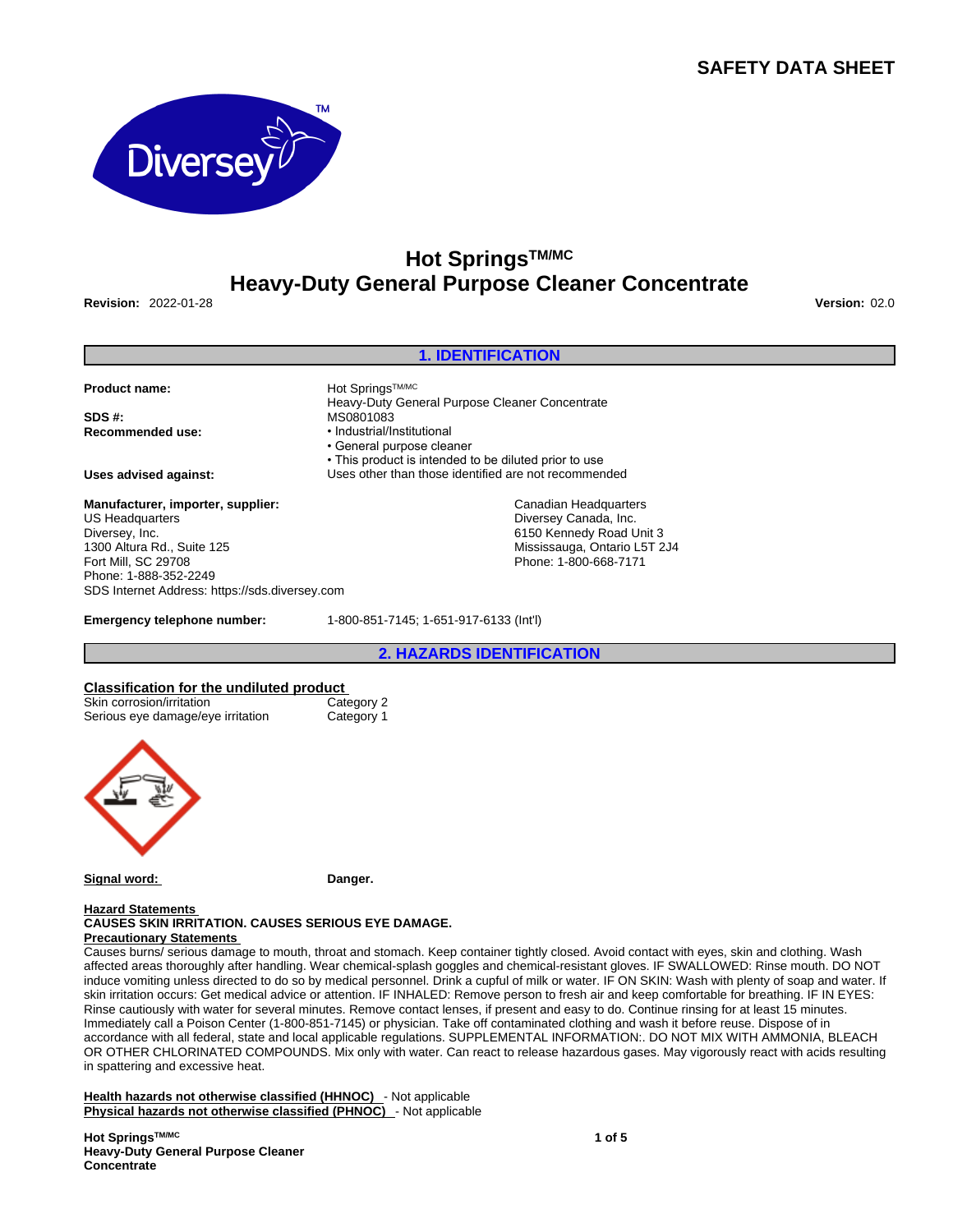### **Classification for the diluted product** 1:64

This product, when diluted as stated on the label, is not classified as hazardous according to OSHA 29CFR 1910.1200 (HazCom 2012-GHS) and Canadian Hazardous Products Regulations (HPR) (WHMIS 2015-GHS).

## **Hazard and Precautionary Statements**

None required.

# **3. COMPOSITION/INFORMATION ON INGREDIENTS**

# **Classified Ingredients**

| Ingredient(s)                     | CAS#       | Weight % |
|-----------------------------------|------------|----------|
| C9-C11<br>Alcohol.<br>ethoxylated | 68439-46-3 | 10%      |
| Sodium xylene sulfonate           | 1300-72-7  | $-5%$    |
| Monoethanolamine                  | 141-43-5   | $-5%$    |

# **4. FIRST AID MEASURES**

# **Undiluted Product:**

**Eyes:** IF IN EYES: Rinse cautiously with water for several minutes. Remove contact lenses, if present and easy to do. Continue rinsing for at least 15 minutes.

Skin: IF ON SKIN: Wash with plenty of soap and water. If skin irritation occurs: Get medical advice/attention. Wash with plenty of water for at least 15 minutes.

**Inhalation:** IF INHALED: Remove person to fresh air and keep comfortable for breathing.

Ingestion: IF SWALLOWED: Rinse mouth. DO NOT induce vomiting unless directed to do so by medical personnel. Drink a cupful of milk or water.

**Most Important Symptoms/Effects:** No information available. **Immediate medical attention and special treatment needed** Not applicable.

# **Diluted Product:**

**Eyes:** Rinse with plenty of water. **Skin:** No specific first aid measures are required **Inhalation:** No specific first aid measures are required **Ingestion:** IF SWALLOWED: Call a Poison Center (1-800-851-7145) or doctor/physician if you feel unwell.

# **5. FIRE-FIGHTING MEASURES**

| Specific methods:             | No special methods required                                                              |
|-------------------------------|------------------------------------------------------------------------------------------|
| Suitable extinguishing media: | The product is not flammable. Extinguish fire using agent suitable for surrounding fire. |
| Specific hazards:             | Corrosive material (See sections 8 and 10).                                              |

**Special protective equipment for firefighters:** As in any fire, wear self-contained breathing apparatus pressure-demand, MSHA/NIOSH (approved or equivalent) and full protective gear.

**Extinguishing media which must not be used for safety reasons:** No information available.

# **6. ACCIDENTAL RELEASE MEASURES**

**Environmental precautions and clean-up methods:** 

**Personal precautions:** Put on appropriate personal protective equipment (see Section 8.). Clean-up methods - large spillage. Absorb spill with inert material (e.g. dry sand or earth), then place in a chemical waste container. Use a water rinse for final clean-up.

# **7. HANDLING AND STORAGE**

**Handling:** Can react to release hazardous gases. May vigorously react with acids resulting in spattering and excessive heat. Do not mix with other products or chemicals except as directed on the label. Mix only with water. Avoid contact with skin, eyes and clothing. Wash thoroughly after handling. Do not taste or swallow. Product residue may remain on/in empty containers. All precautions for handling the product must be used in handling the empty container and residue. Avoid breathing vapors or mists. Use only with adequate ventilation. Remove and wash contaminated clothing and footwear before re-use. FOR COMMERCIAL AND INDUSTRIAL USE ONLY. **Storage:** Keep tightly closed in a dry, cool and well-ventilated place.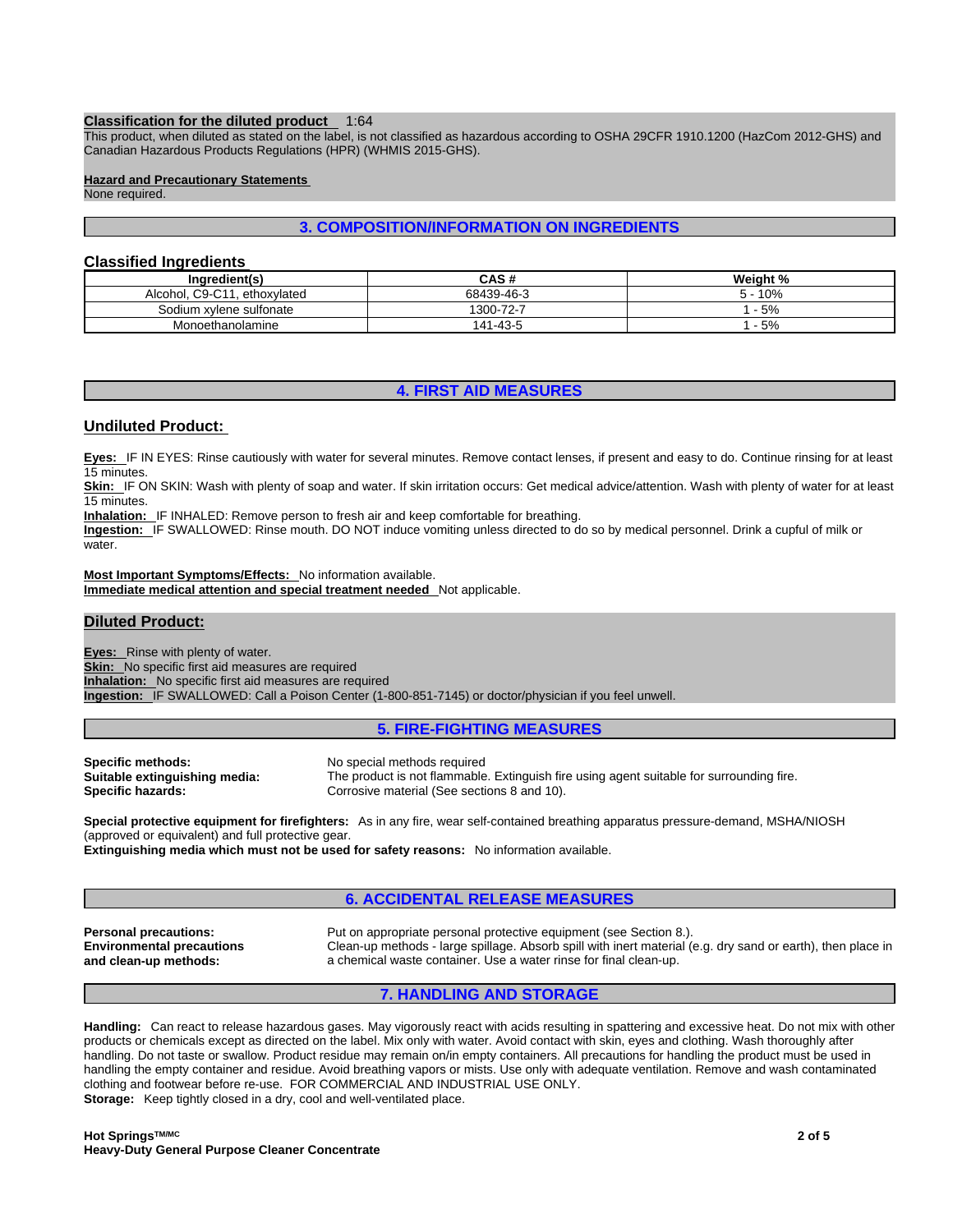# **8. EXPOSURE CONTROLS / PERSONAL PROTECTION**

**Exposure Guidelines:** This product, as supplied, does not contain any hazardous materials with occupational exposure limits established by the region specific regulatory bodies.

| Ingredient(s)    | <b>ACGIH</b>                 | <b>OSHA</b>                   |
|------------------|------------------------------|-------------------------------|
| Monoethanolamine | $20 - 1$<br>ppm<br>10 I L L. | (TWA)<br>3 ppm                |
|                  | (TWA)<br>3 ppm               | (TWA)<br>−mα/m <sup>3</sup> ب |

### **Undiluted Product:**

### **Engineering measures to reduce exposure:**

Good general ventilation should be sufficient to control airborne levels.

### **Personal Protective Equipment**

It is the responsibility of the employer to determine the potential risk of exposure to hazardous chemicals for employees in the workplace in order to determine the necessity, selection, and use of personal protective equipment.

| Eye protection:                | Chemical-splash goggles.                                                                                                                                                                              |
|--------------------------------|-------------------------------------------------------------------------------------------------------------------------------------------------------------------------------------------------------|
| Hand protection:               | Chemical-resistant gloves.                                                                                                                                                                            |
| Skin and body protection:      | No personal protective equipment required under normal use conditions.                                                                                                                                |
| <b>Respiratory protection:</b> | No personal protective equipment required under normal use conditions. If aerosols, mists, or vapors<br>are not adequately controlled by ventilation, use appropriate respiratory protection to avoid |
| <b>Hygiene measures:</b>       | over-exposure.<br>Handle in accordance with good industrial hygiene and safety practice.                                                                                                              |

### **Diluted Product:**

**Engineering measures to reduce exposure:**

Good general ventilation should be sufficient to control airborne levels.

| <b>Personal Protective Equipment</b> |                                                                        |
|--------------------------------------|------------------------------------------------------------------------|
| Eye protection:                      | No personal protective equipment required under normal use conditions. |
| Hand protection:                     | No personal protective equipment required under normal use conditions. |
| Skin and body protection:            | No personal protective equipment required under normal use conditions. |
| <b>Respiratory protection:</b>       | No personal protective equipment required under normal use conditions. |
| Hygiene measures:                    | Handle in accordance with good industrial hygiene and safety practice. |
|                                      |                                                                        |

## **9. PHYSICAL AND CHEMICAL PROPERTIES**

**Explosion limits: - upper:** Not determined **- lower:** Not determined **Physical State** Liquid **Color:** Clear , Yellow **Evaporation Rate:** No information available **Odor:** Product specific **Odor threshold:** No information available. **Boiling point/range: Not determined Melting point/freezing point (°C):** Not determined **Melting point/freezing point (°C):** Not determined **Melting point/freezing point (°C):** Not determined **Autoignition temperature:** No information available **Solubility:** Completely Soluble **Solubility in other solvents:** No information available **Relative Density (relative to water):** 1.02 Kg/L<br>**Density:** 1.02 Kg/L **Bulk density:** No information available **Vapor pressure:** No information available. **Flash point (°F):** > 200 °F > 93 °C **Partition coefficient (n-octanol/water):** No information available **Viscosity:** 7 **CONFINITY CONFINITY CONTENT CONTENT PHOSPHORUS: 0.00 % by wt.<br>
<b>VOC:** 1.9 % \* **VOC:** 1.9 % \* **Flammability (Solid or Gas):** Not applicable **Corrosion to metals:** Not corrosive to metals **Sustained combustion:** Not applicable

**Vapor density:** No information available

# **Dilution pH:** ≈ 10.5

**Dilution Flash Point (°F):** > 200 °F > 93.4 °C **VOC % by wt. at use dilution:** 0.03 %

\* - Title 17, California Code of Regulations, Division 3, Chapter 1, Subchapter 8.5, Article 2, Consumer Products, Sections 94508

**10. STABILITY AND REACTIVITY**

**Reactivity:** Not Applicable Stability: Not Applicable Stability: The product is stable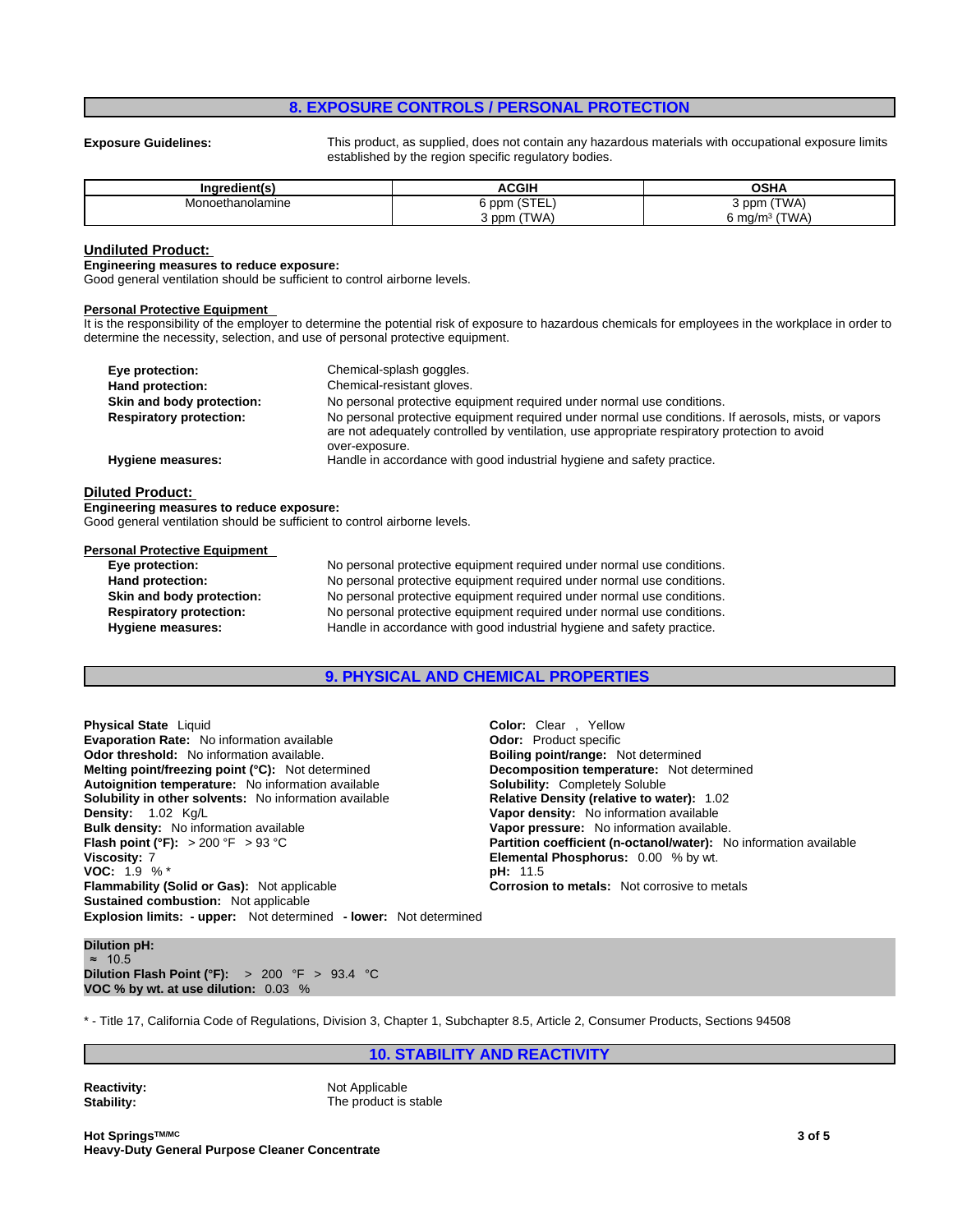Hazardous decomposition products:

**Possibility of hazardous reactions:** May vigorously react with acids resulting in spattering and excessive heat.<br>Hazardous decomposition products: None reasonably foreseeable. **Materials to avoid:** Acids. Strong acids. Do not mix with any other product or chemical unless specified in the use directions.

**Conditions to avoid:** None known.

**11. TOXICOLOGICAL INFORMATION**

**Information on likely routes of exposure:**

Skin contact, Inhalation, Ingestion, Eye contact

### **Delayed, immediate, or chronic effects and symptoms from short and long-term exposure**

**Skin contact:** Causes skin irritation. Symptoms may include pain (which may be delayed), redness, and/or discomfort. **Eye contact:** Corrosive. Causes serious eye damage. Symptoms may include pain, burning sensation, redness, watering, blurred vision or loss of vision.

**Ingestion:** Causes burns/ serious damage to mouth, throat and stomach. Symptoms may include stomach pain and nausea. **Inhalation:** May cause irritation and corrosive effects to nose, throat and respiratory tract. Symptoms may include coughing and difficulty breathing.

**Sensitization:** No known effects.

**Target Organs (SE):** None known

**Target Organs (RE):** None known

| <b>Numerical measures of toxicity</b>  |                                                                                                        |
|----------------------------------------|--------------------------------------------------------------------------------------------------------|
| ATE - Oral (mg/kg):                    | The estimated acute oral LD <sub>50</sub> for the undiluted product is estimated to be $>5000$ (mg/kg) |
|                                        | BW).                                                                                                   |
| ATE - Dermal (mg/kg):                  | >2000                                                                                                  |
| ATE - Inhalatory, gases (mg/l):        | >20.000                                                                                                |
| ATE - Inhalatory, mists (mg/l):        | >20                                                                                                    |
| ATE - Inhalatory, vapors (mq/l): $>20$ |                                                                                                        |
|                                        |                                                                                                        |

# **12. ECOLOGICAL INFORMATION**

**Ecotoxicity:** No information available.

**Persistence and Degradability:** No information available.

**Bioaccumulation:** No information available.

**Mobility:** No information available.

**Other adverse effects** No information available.

# **13. DISPOSAL CONSIDERATIONS**

**Waste from residues / unused products (undiluted product):** This product, as sold, if discarded or disposed, is not a hazardous waste according to Federal regulations (40 CFR 261). Under RCRA, it is the responsibility of the user of the product to determine, at the time of disposal, whether the waste solution meets RCRA criteria for hazardous waste. Dispose in compliance with all Federal, state, provincial, and local laws and regulations.

**Waste from residues / unused products (diluted product):** This product, when diluted as stated on this SDS, is not a hazardous waste according to Federal regulations (40 CFR 261). Under RCRA, it is the responsibility of the user of the product to determine, at the time of disposal, whether the waste solution meets RCRA criteria for hazardous waste. Dispose in compliance with all Federal, state, provincial, and local laws and<br>regulations.

**RCRA Hazard Class (undiluted product):** Not Regulated **RCRA Hazard Class (diluted product): Not Regulated Contaminated Packaging:** Do not re-use empty containers.

**14. TRANSPORT INFORMATION**